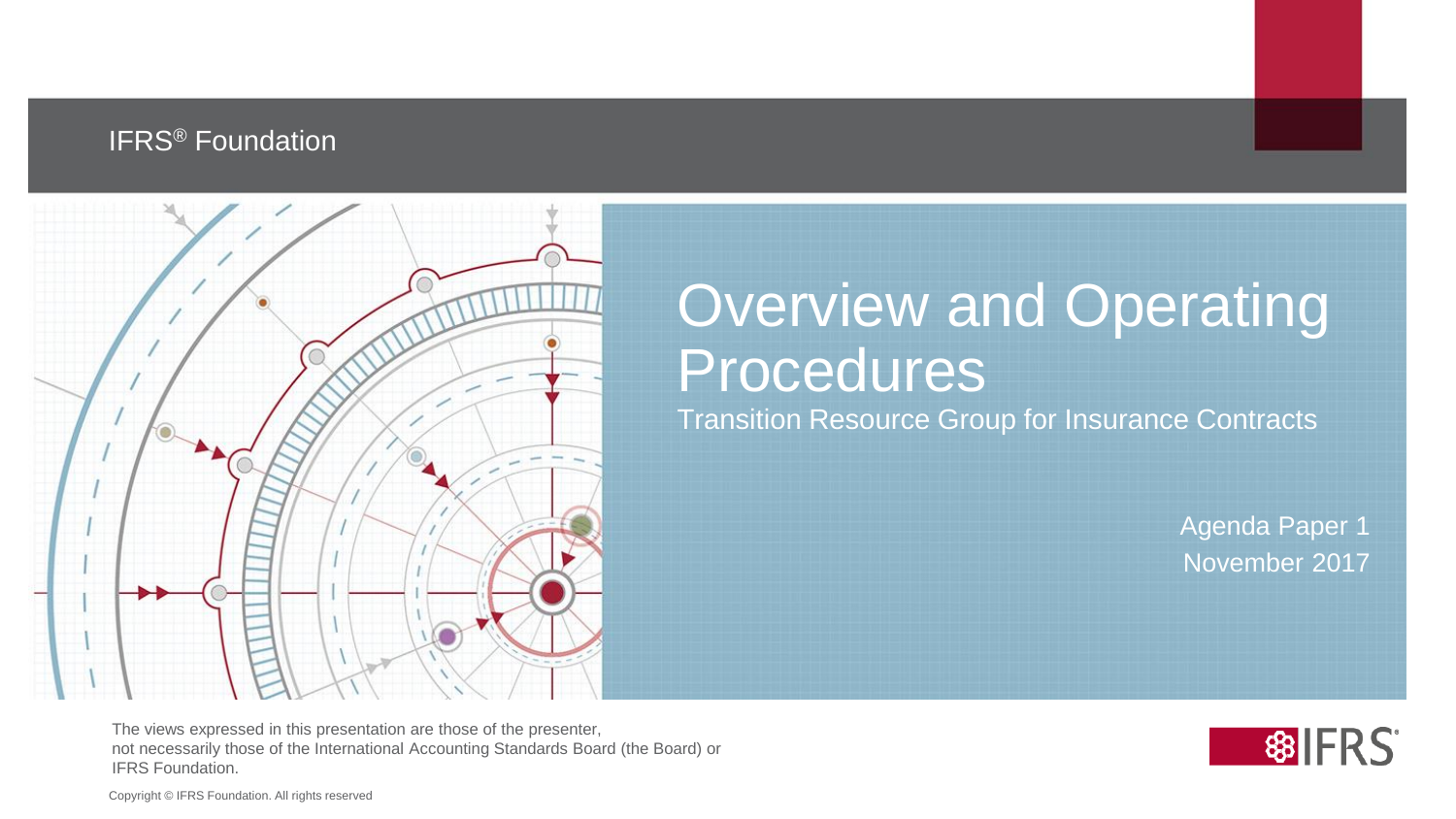#### **Introduction**

- IFRS 17 *Insurance Contracts* issued in May 2017, effective from 1 January 2021
- The new measurement model is a fundamental change, with potentially significant implications from an implementation as well as systems perspective
- The IASB believes that having a discussion forum such as the Transition Resource Group (TRG) to provide support for stakeholders post issuance will enhance the quality and consistency of implementation

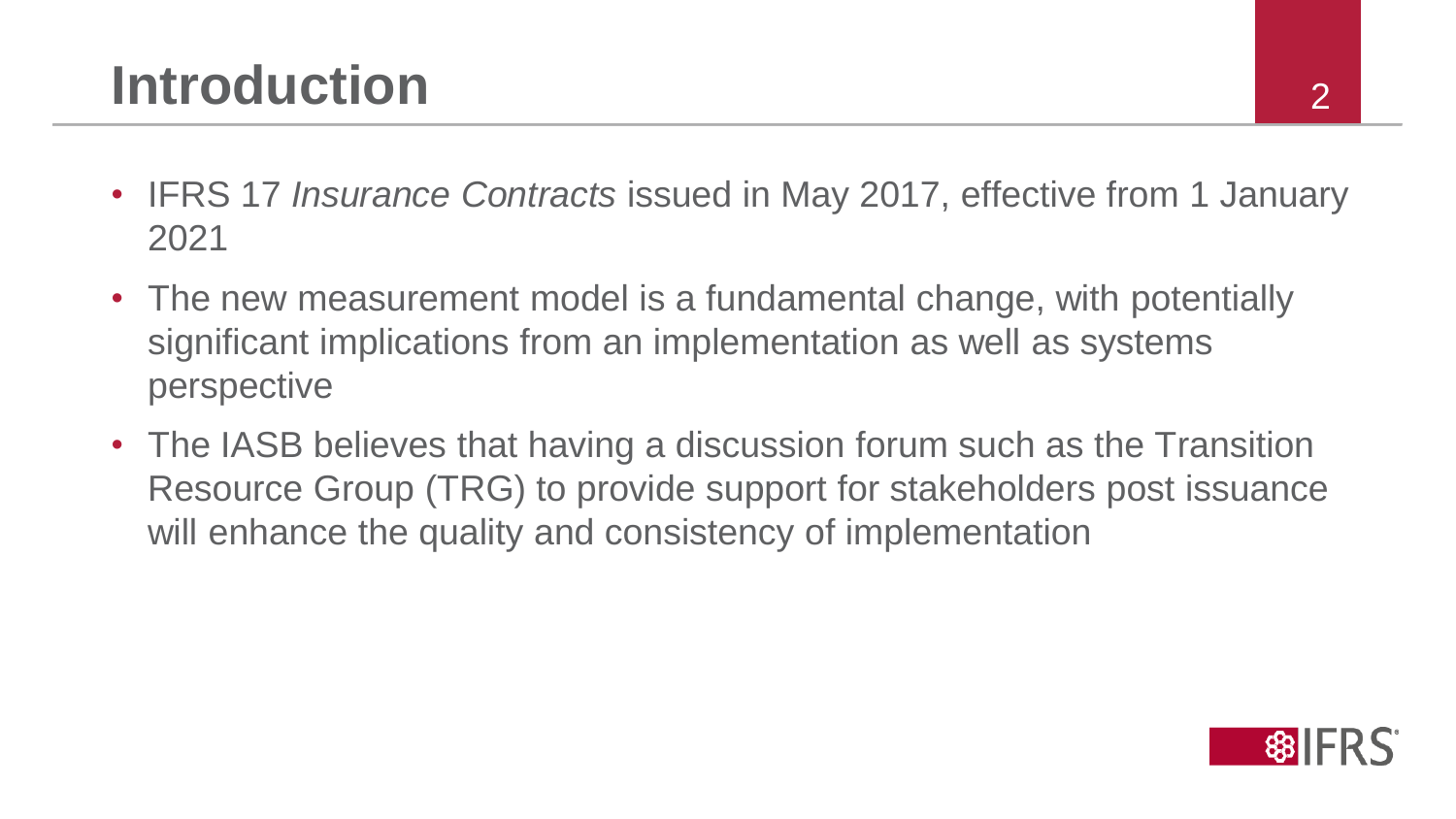- The TRG for IFRS 17 *Insurance Contracts* is one of the ways the Board is supporting implementation of the new Standard. The purpose of the group is to\*:
	- provide a public forum for stakeholders to follow the discussion of questions raised on implementation
	- inform the Board in order to help the Board determine what, if any, action will be needed to address those questions. Possible actions include providing supporting materials such as webinars, case studies and/or referral to the Board or Interpretation Committee
- the TRG does not issue guidance

\* The purpose of the group and further information on the Insurance TRG can be found at go.ifrs.org/IFRS-17 implementation

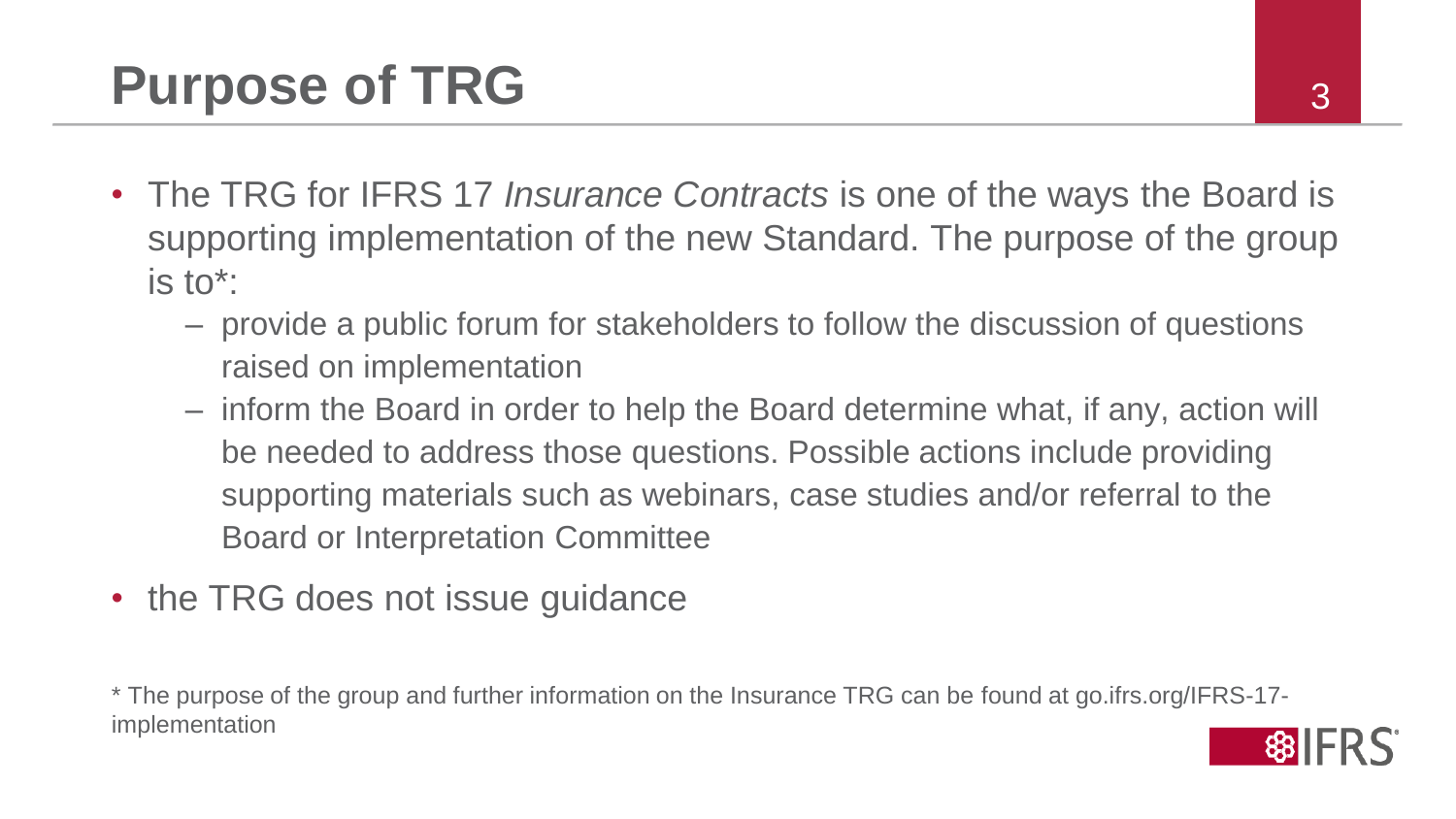## **TRG members** 4

- TRG members have practical and direct knowledge of the ongoing implementation of IFRS 17 and expertise in product types across a broad spread of geographical areas
- TRG members introduction:

| <b>Member</b>         | <b>Organisation</b>                           |
|-----------------------|-----------------------------------------------|
| Vasilka L Bangeova    | <b>Grant Thornton UK LLP</b>                  |
| <b>Laurent Cholvy</b> | <b>AXA</b>                                    |
| Jo Clube              | Aviva plc                                     |
| <b>Anne Driver</b>    | <b>QBE Insurance Group</b>                    |
| Sai-Cheong Foong      | <b>AIA Group Limited</b>                      |
| <b>Jens Freiberg</b>  | <b>BDO AG Wirtschaftsprüfungsgesellschaft</b> |

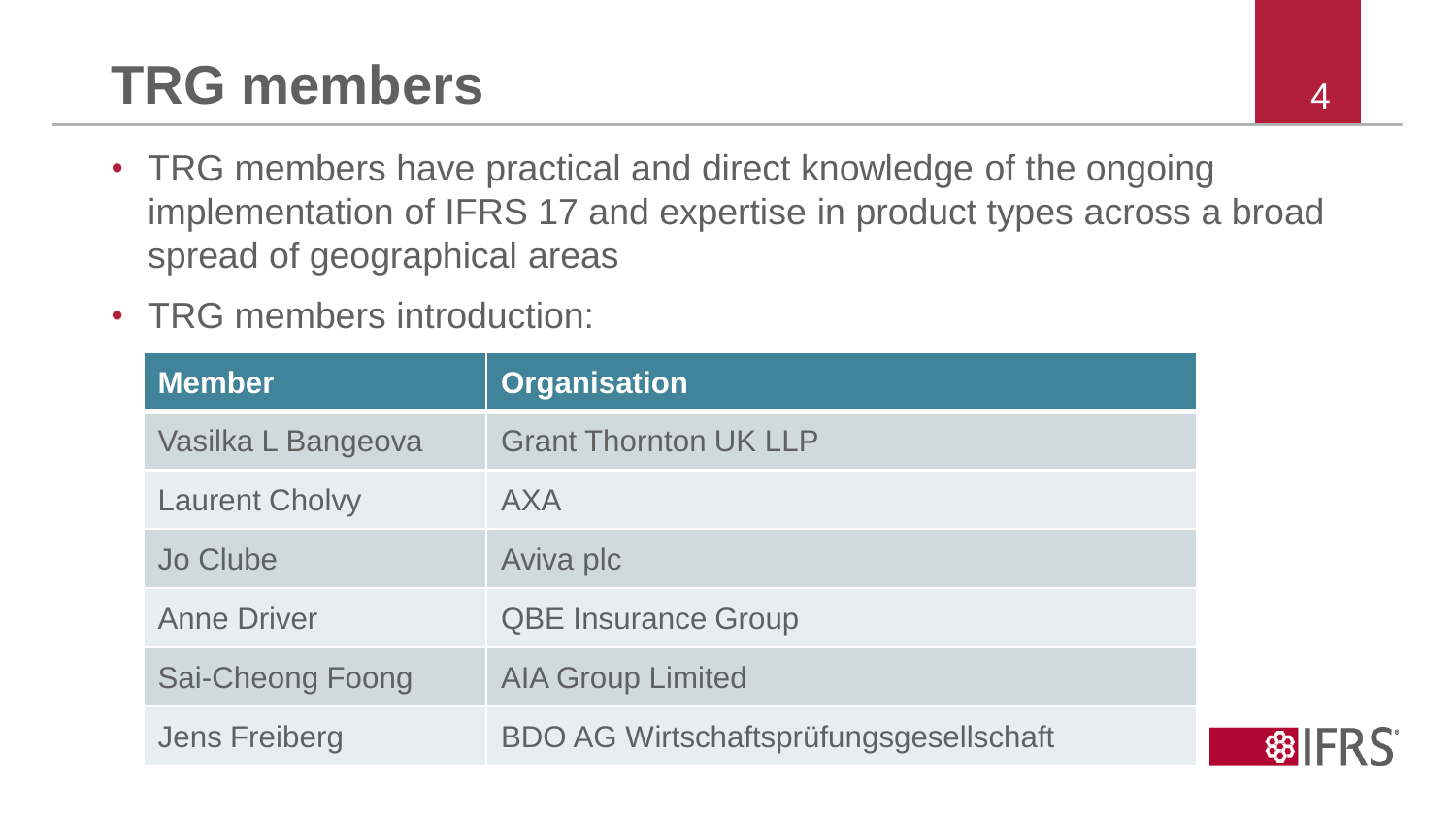## **TRG members** 5

• TRG members introduction (continued):

| <b>Member</b>              | <b>Organisation</b>                   |
|----------------------------|---------------------------------------|
| <b>Kevin Griffith</b>      | EY.                                   |
| <b>Francesco Nagari</b>    | <b>Deloitte</b>                       |
| <b>Jeong Hyeok Park</b>    | <b>Samsung Life Insurance</b>         |
| <b>Roman Sauer</b>         | <b>Allianz SE</b>                     |
| <b>Lesley Thomson</b>      | <b>Sun Life Financial</b>             |
| Massimo Tosoni             | Assicurazioni Generali SpA            |
| <b>Mary Helen Trussell</b> | <b>KPMG</b>                           |
| <b>Gail Tucker</b>         | <b>PricewaterhouseCoopers</b>         |
| Ying (Sally) Wang          | China Pacific Life Insurance Co., Ltd |

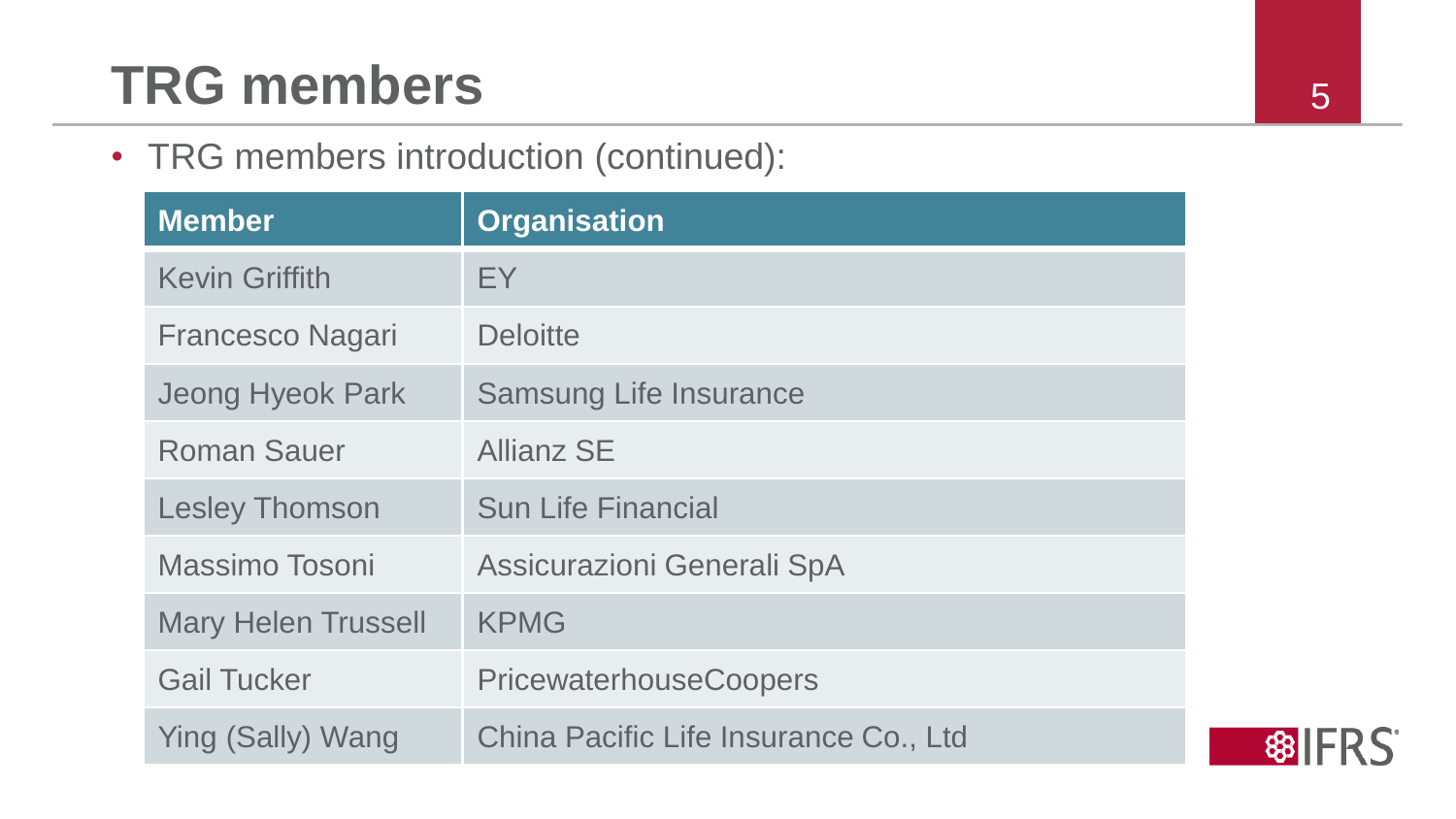## **TRG members** <sup>6</sup>

#### • TRG members with observer status:

| <b>Member</b>           | <b>Organisation</b>                                       |
|-------------------------|-----------------------------------------------------------|
| <b>William C. Hines</b> | <b>International Actuarial Association</b>                |
| <b>Thorsten Melcher</b> | International Organization of Securities Commissions      |
| Kallol Sen              | <b>International Association of Insurance Supervisors</b> |

- Board members on the TRG are:
	- Martin Edelmann (chair of the TRG)
	- Sue Lloyd
	- Darrel Scott

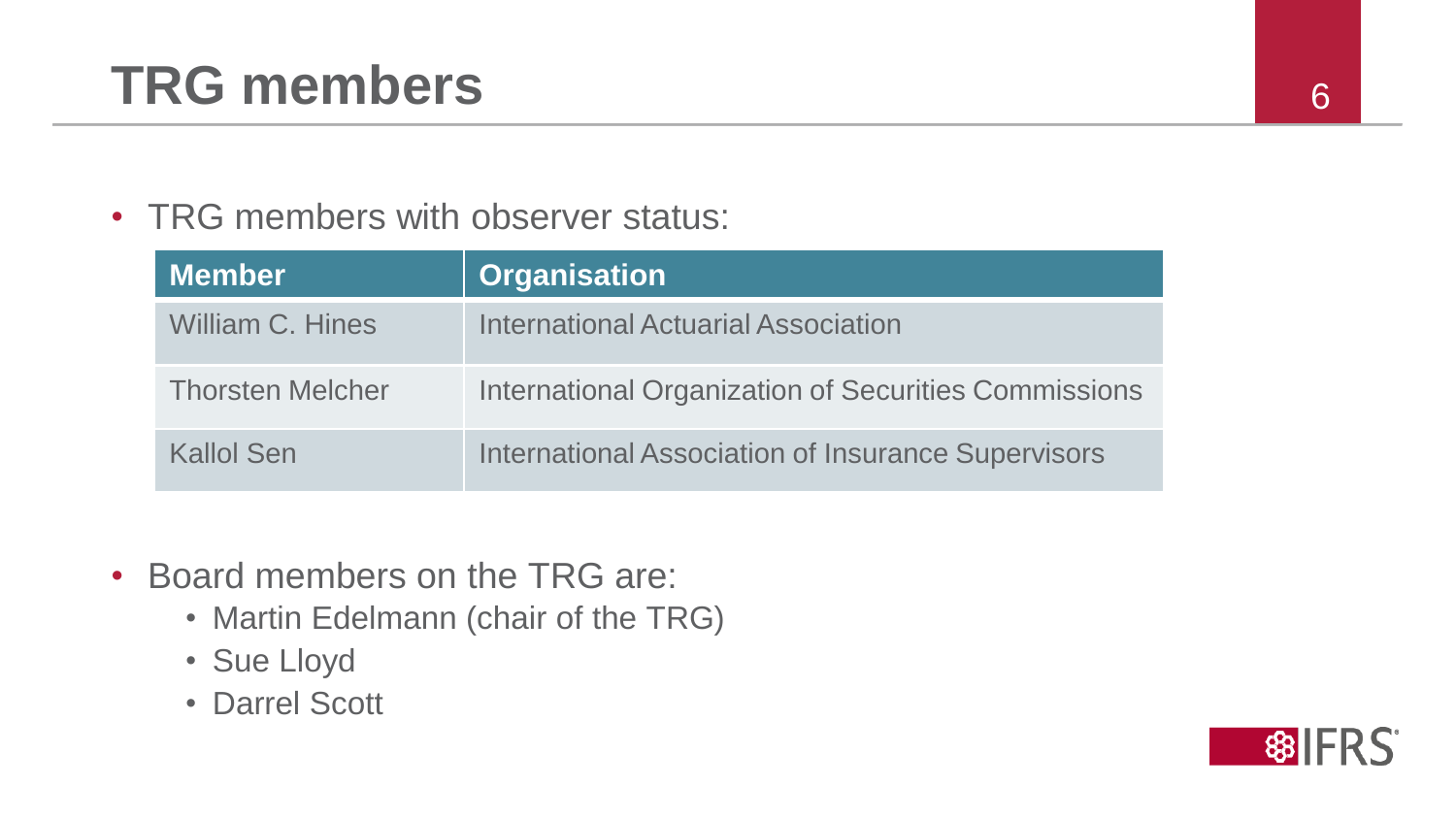#### **Insurance TRG procedures and process 7 7**



• Meeting agenda, discussion summaries and a log of the submissions made to the TRG are posted on the public website in advance of each meeting

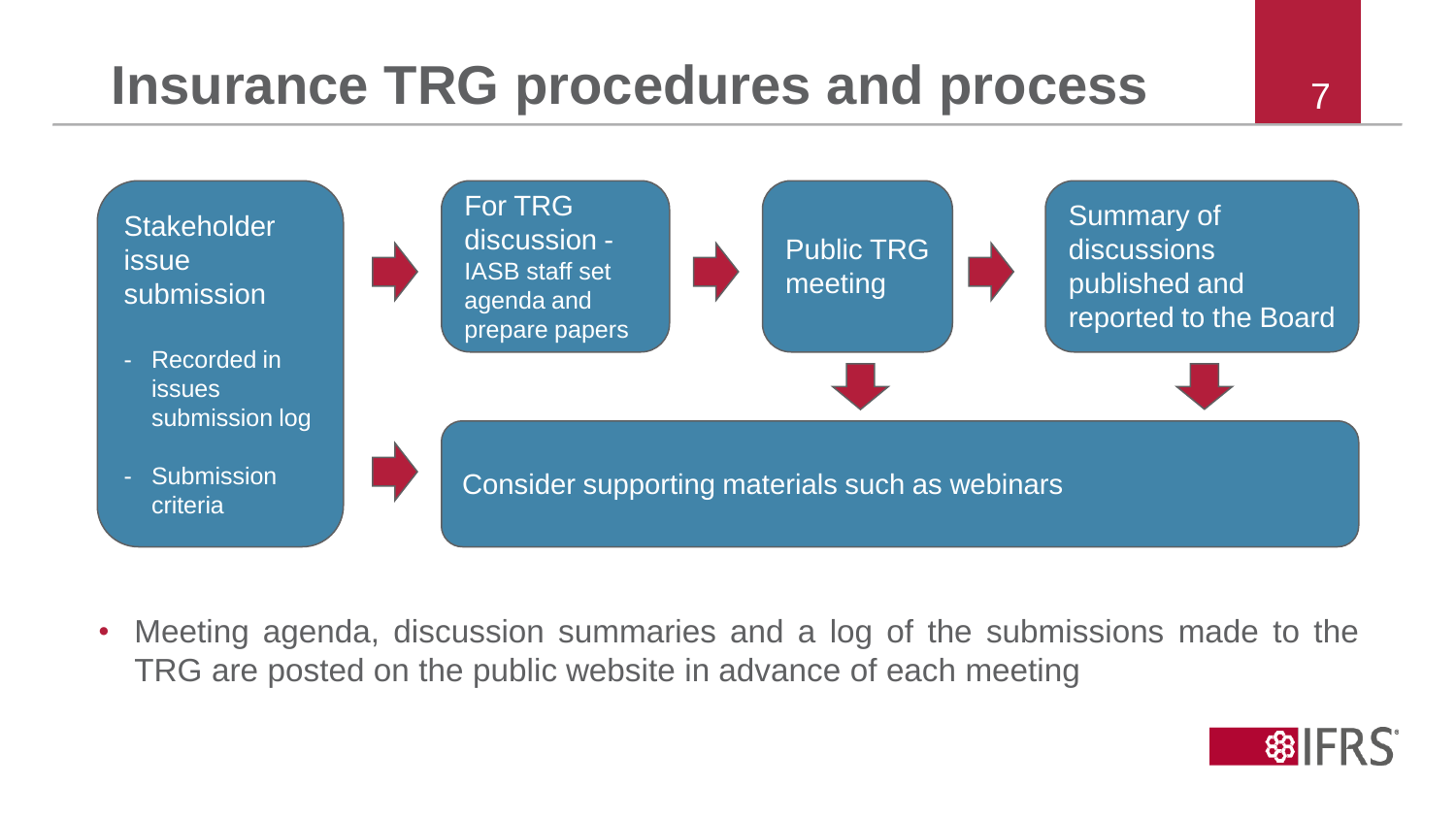#### **How to submit an issue Algebra 2012 18 Algebra 2013**

- Any stakeholder can submit a potential implementation issue
	- We encourage early submissions
	- Papers submitted after 2 January are less likely to be discussed at the February meeting
- Issues submitted:
	- must be related to, or arise from, IFRS 17
	- may result in possible diversity in practice and
	- are expected to be pervasive, i.e. relevant to a wide group of stakeholders
- Any question submitted should include a detailed description of the possible ways in which IFRS 17 could be applied
- Submission forms and submitters names will not be public

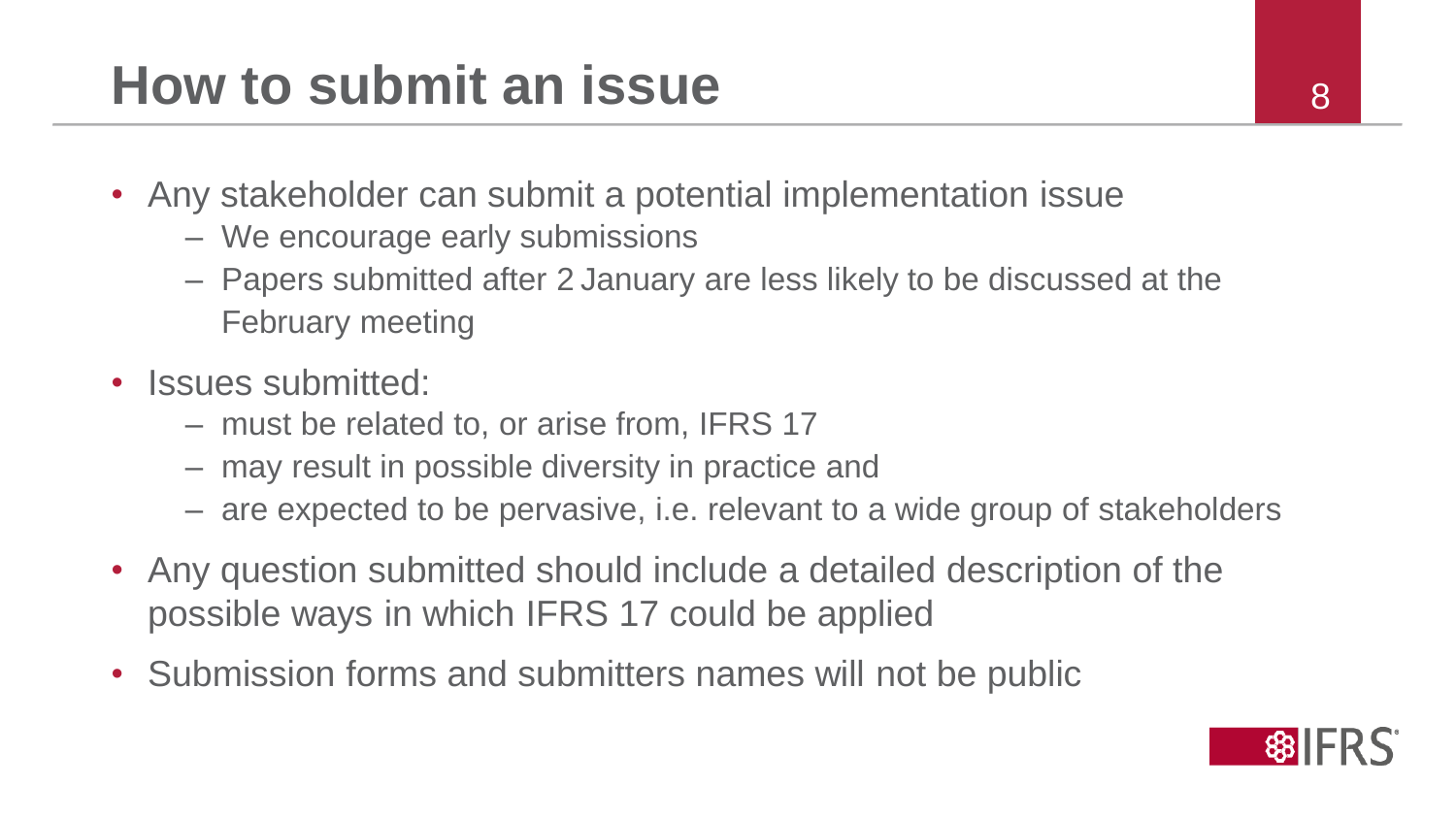#### **How to submit an issue Property and Property Algebra**

• Submission form:

Potential implementation question Click here to enter text.

Paragraph of IFRS 17 *Insurance Contracts* Click here to enter text.

Analysis of the question The analysis of the question should include a detailed description of the different ways the new Standard may be applied, resulting in possible diversity in practice Click here to enter text.

Is the question pervasive? Explain whether the question is expected to be relevant to a wide group of stakeholders Click here to enter text.

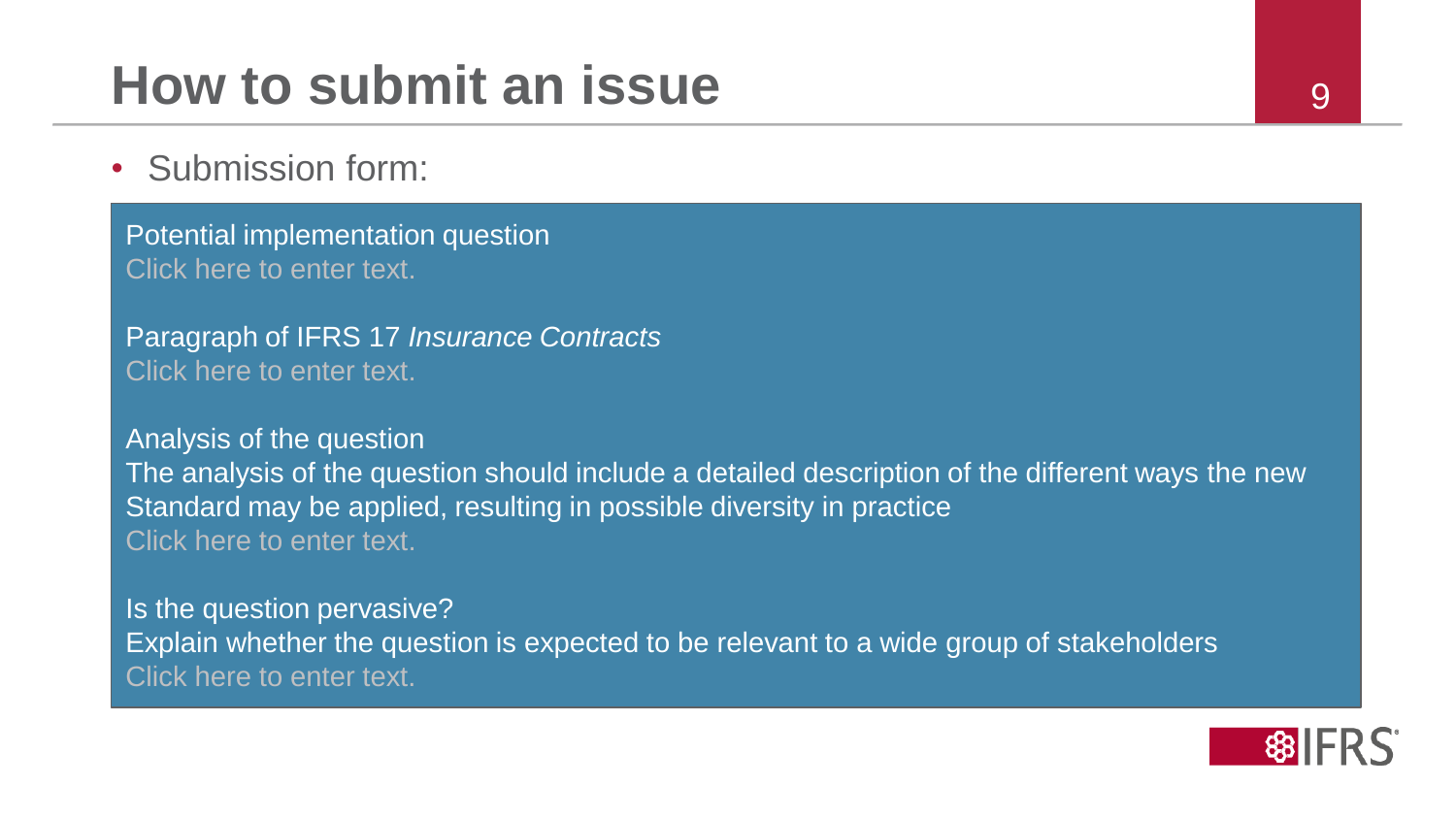# **TRG meetings** 10

- TRG members to give their views about the application of IFRS 17 and share their experience on issues
- Four face-to-face one day meetings in London are anticipated in 2018. Flexibility to extend meetings, if needed, depending upon complexity and volume of issues
- TRG will discuss issues over the implementation period and is expected to conclude its discussions at the beginning of 2019 to allow for a period of stability prior to the mandatory effective date of IFRS 17
- Scheduling meetings for early 2019 will be done in 2018

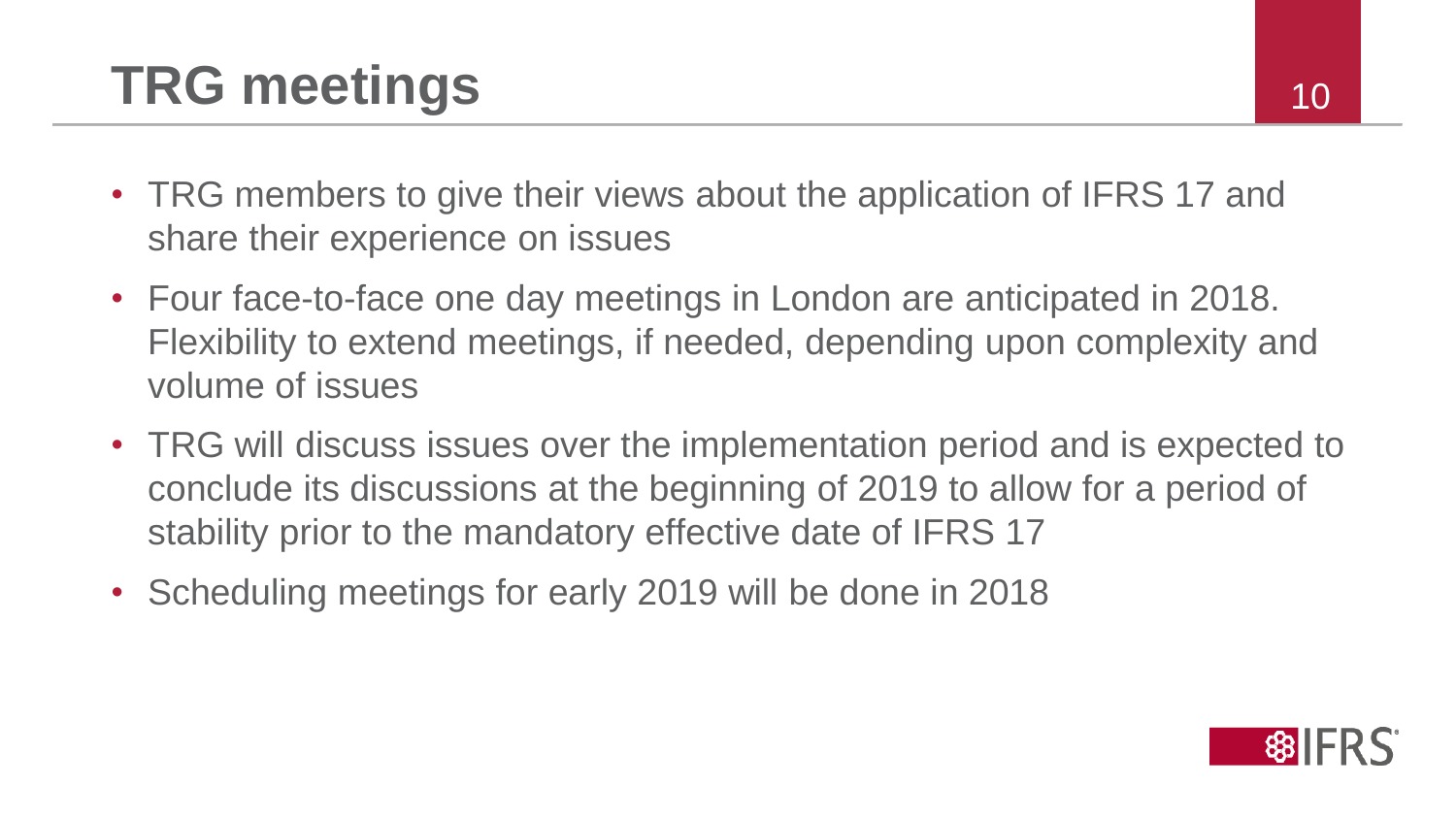#### **Questions?** 11

• Do any members of the TRG have any questions about the operating procedures of the TRG?